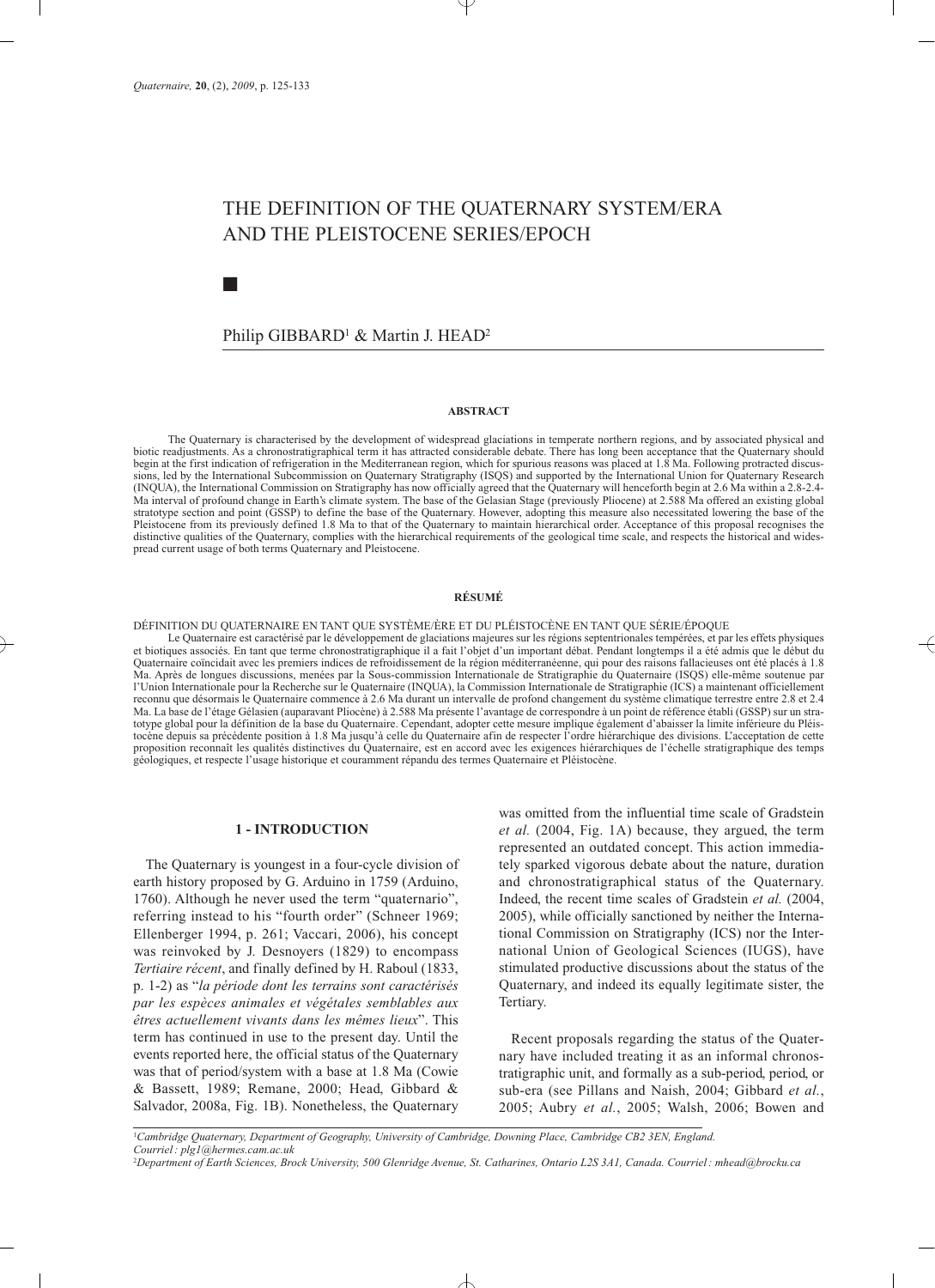

**Figure 1: Comparison of late Cenozoic time scales. A: the Gradstein** *et al.* **(2004) time scale which, although influential, was sanctioned by neither ICS nor IUGS. B: the most current previous IUGS-sanctioned time scale showing the Quaternary in place (Remane, 2000). C: the current (2009) scheme proposed by SQS and INQUA and newly approved by ICS, in which the Quaternary and Pleistocene are co-terminus with the base of the Gelasian Stage at 2.6 Ma (modified from Head** *et al.***, 2008a). Stage names and boundary ages are from the ICS website in 2008, with the provisional Ionian Stage following Cita** *et al.* **(2006, 2008) and the provisional Tarantian Stage following Cita (2008, and references therein). The subdivision of the Pleistocene is based on Head** *et al.* **(2008a). Currently defined GSSPs are indicated by arrows. Ng = Neogene.The illustrations are not scaled to geological time.**

*Figure 1: Comparaison des échelles stratigraphiques de la fin du Cénozoïque. A: Echelle stratigraphique de Gradstein* et al. *(2004), bien qu'influente, cette proposition n'a été approuvée ni par l'ICS ni par l'IUGS. B: précédente échelle stratigraphique montrant le Quaternaire en place (Remane, 2000), cette proposition la plus communément admise a été approuvée par l'IUGS. C: proposition présentée par le SQS et l'INQUA (2009) et récemment approuvée par l'ICS, dans laquelle le Quaternaire et le Pléistocène ont une base commune avec le Gélasien à 2.6 Ma (modifié d'après Head* et al.*, 2008a). Les noms des étages et la chronologie des limites ont été tirés du site web de l'ICS en 2008, sont mentionnés l'étage temporaire Ionien d'après Cita* et al. *(2006, 2008) ainsi que l'étage temporaire Tarentien d'après Cita (2008 et citations incluses). La subdivision du Pléistocène est basée sur Head* et al. *(2008a). Les GSSP actuellement définis sont signalés par des flèches. Ng = Néogène. Les illustrations ne tiennent pas compte de l'échelle géologique.*

Gibbard, 2007; and Pillans, 2007 for reviews). Objections to its classification as an informal term include its precise, formal and widespread use in the literature and among technological as well as scientific communities (Salvador, 2006a, b). Claims based on historical interpretation that the Neogene Period should extend to the present day, thereby rendering the term Quaternary superfluous (e.g., Berggren, 1998; Aubry *et al.*, 2005; Lourens *et al.*, 2005), have been refuted (Walsh, 2006, 2008). Proposals for both sub-era and sub-period status denied the Quaternary its ubiquitous usage, and failed to respect the hierarchical nature of the stratigraphic time scale, when adopting a 2.6 Ma inception for the Quaternary.

Following the largest survey of researchers' opinions ever undertaken, the International Union for Quaternary Research (INQUA) jointly with SQS, in March 2006 notified the ICS of its requirements: that the Quaternary be of period status with its base at the GSSP of the Gelasian Stage (2.6 Ma), and that the base of the Pleistocene should also be lowered from 1.8 Ma to coincide with that of the Quaternary. In May 2007, the ICS voted in favour of the INQUA proposal, but the International Union of Geological Sciences (IUGS), while approving the ICS's request to accept the Quaternary as a formal period, noted in correspondence to the ICS (in May 2007) that the base of the Pleistocene could not be moved until a 10-year moratorium had expired (in January 2009). This had come about because the IUGS (but not the ICS) had voted in January 1999 to uphold the base-Pleistocene GSSP after a joint Quaternary-Neogene task

group reconsidering the level of the Pliocene-Pleistocene boundary was unable to reach a supermajority (60 %) recommendation (Remane and Michelsen, 1998). The IUGS imposed a 10-year moratorium on the earlier base-Pleistocene decision, thereby delaying further consideration of a definition for the Quaternary and associated shifting of the Gelasian Stage to the Pleistocene until after January 2009. This was the situation before the most recent voting round that was completed on 22 May 2009.

A difficulty that hindered all discussions concerning the definition and duration of the Quaternary has been the 1985 decision to place the Pliocene-Pleistocene boundary near the top of the Olduvai Subchron. This boundary, dated astronomically at 1.806 Ma (Lourens *et al.*, 2005), was defined by a global stratotype section and point (GSSP) at Vrica in Calabria, south-eastern Italy (Aguirre and Pasini, 1985; Cita, 2008), and reaffirmed by the IUGS in 1999 in spite of numerous objections (Partridge, 1997; Suc *et al.*, 1997; Gibbard *et al.*, 2005; Bowen and Gibbard, 2007). Among these was that fundamental geological changes did not take place at or even near the chosen boundary. Indeed, some of the so-called "northern guests", cold-tolerant migrants into the Mediterranean used as indicators of cooling at the boundary (Aguirre and Pasini, 1985), have since been found to have arrived in the Mediterranean earlier than 1.8 Ma (e.g. Aiello *et al.*, 1996): an age of *c*. 2.5-2.7 Ma is more appropriate (e.g. Suc *et al.*, 1997). It is now well known that major cooling events in the Mediterranean occurred between about 2.8 and 2.5 Ma (e.g. Versteegh,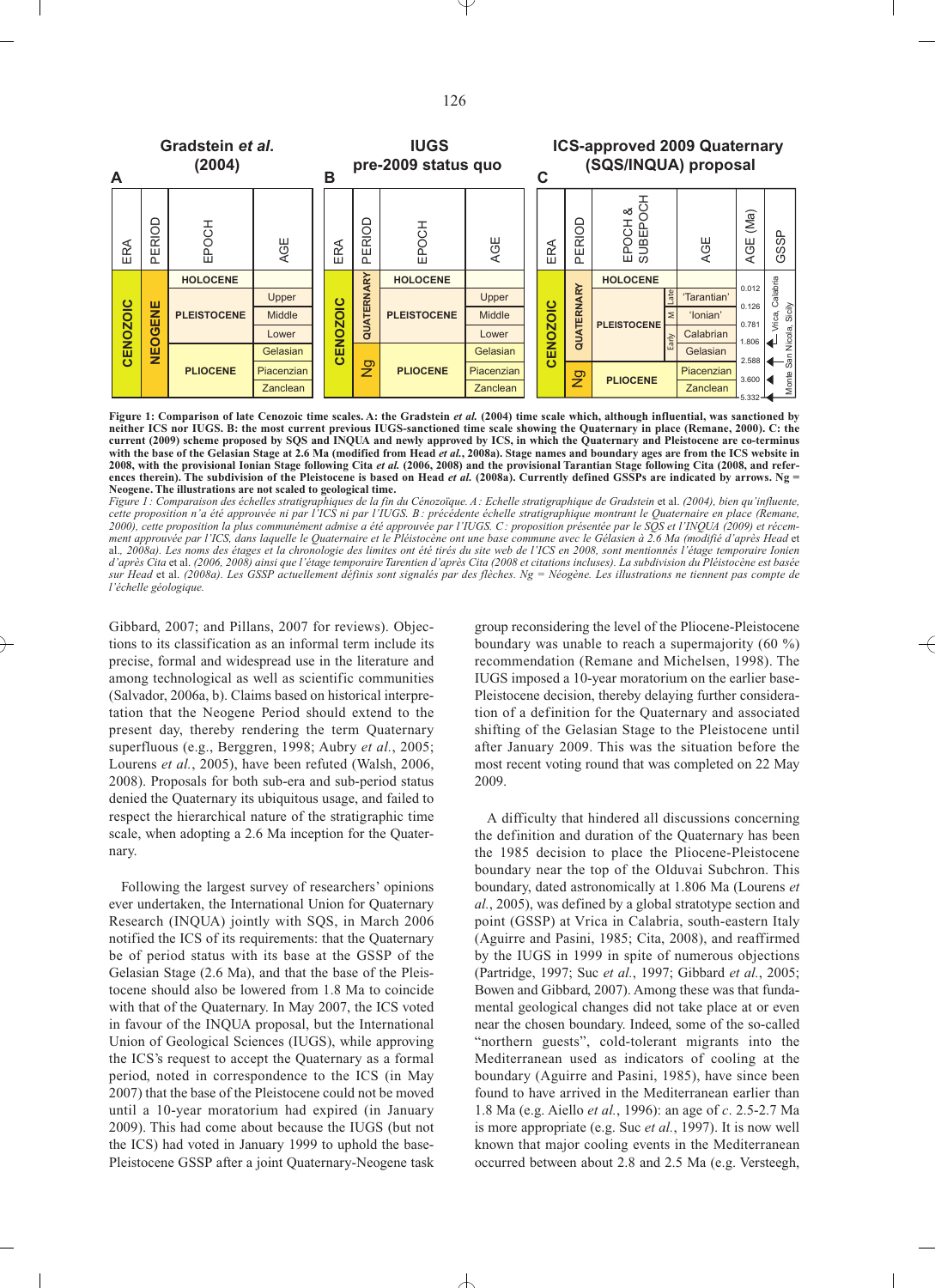1997; Monegatti and Raffi, 2001; Roveri and Taviani, 2003), which coincide with the widely agreed base of the Quaternary.

This was the basis for the repeated and longstanding demands from the Quaternary community for lowering the basal boundary of both the Quaternary and the Pleistocene when the current round of discussions were initiated at the 33rd International Geological Congress (IGC) held in Oslo, August 2008. There was overwhelming support for the Quaternary to be recognised as a full period/system extending from 2.6 Ma to the present day, and that the base of the Pleistocene be lowered to that of the Quaternary in order to maintain hierarchy (Ogg and Pillans, 2008; Head *et al.* 2008a).

## **2 - BASE OF THE QUATERNARY**

While the Quaternary is generally characterised by widespread Northern Hemisphere mid-latitude glaciation, cooling was both global and episodic. Multiple major cooling phases occurred between 2.8 and 2.4 Ma (MIS G10 to MIS 96), and their expression varied according to region (North Atlantic ice-rafted debris at 2.74 Ma, loesspalaeosol accumulation in China at 2.6Ma, severe cooling in NW Europe at 2.54 Ma, incoming sub-Antarctic molluscs to Wanganui Basin in New Zealand at 2.4 Ma [Pillans and Naish, 2004]). No single global event emerges as triggering the change. Given that boundaries must be

recognised unambiguously and widely, it was noted that the Gauss-Matuyama polarity boundary at 2.581 Ma (or 2.610 Ma, with a transition of 1.5 kyr, according to Deino *et al.*, 2006), falls near the mid-point of this interval of global cooling. The base of the Gelasian Stage, defined by a GSSP at Monte San Nicola in Sicily, has an astrochronological age of 2.588Ma. It corresponds to MIS 103 and is located about 1 m (20 kyrs) above the Gauss-Matuyama boundary (Rio *et al.*, 1998). Given the close proximity of this existing GSSP to the Gauss-Matuyama boundary, and its calibration to the astrochronological time scale, the base-Gelasian GSSP is evidently well characterised also to define the base of the Quaternary.

#### **3 - FORMAL PROPOSALS**

Following public discussions at the Oslo IGC in 2008, the incoming ICS President, Stanley Finney, asked each of the competing proponents, the Subcommissions of Quaternary and Neogene Stratigraphy (SQS, SNS) to submit formal proposals on which the ICS voting membership could comment and ultimately vote.

The "formal request to ICS that the base of the Quaternary System/Period be lowered to the Gelasian Stage GSSP (at 2.588 Ma), and that the base of the Pleistocene Series be lowered to the same position", submitted by Philip Gibbard & Martin J. Head on 1 September 2008 on behalf of the Subcommission on Quaternary Stratigraphy is given in Box 1 and Fig. 1.

## **Box 1 Formal request to ICS that the base of the Quaternary System/Period be lowered to the Gelasian Stage GSSP (at 2.588 Ma), and that the base of the Pleistocene Series be lowered to the same position.**

The International Subcommission on Quaternary Stratigraphy formally requests to the ICS that the base of the Quaternary System/Period be lowered to the Gelasian Stage GSSP (at 2.588 Ma) and that the base of the Pleistocene Series be lowered to the same position. The Quaternary is already recognised by the IUGS as having System/Period status and succeeding the Neogene, but with its base currently defined by the Pleistocene System GSSP at Vrica (at 1.806 Ma). The specific details of this request are that:

1. The base of the Quaternary System be lowered to the GSSP of the Gelasian Stage (currently the uppermost stage of the Pliocene Series) at the base of Marine Isotope Stage 103, which has a calibrated age of 2.588Ma.

3. The base of the Pleistocene Series be lowered to coincide with that of the Quaternary System boundary (the Gelasian GSSP).

4. The Vrica GSSP (the present Quaternary and Pleistocene basal boundary) be retained as the base of the Calabrian Stage, the second stage of the revised Pleistocene Series.

This request follows a previous ICS proposal, dated 13May 2007, which was supported by a separate request directly to IUGS by the INQUA Executive Committee. It was subsequently supported by a unanimous vote of the INQUA General Assembly at the INQUA Congress in Cairns, in Australia in August 2007.

#### **Supporting case**

Thank you for this opportunity to present our final case for the Quaternary as a period/system with its base defined by the base-Gelasian GSSP at Monte San Nicola, Sicily, which has an astronomical age of 2.588Ma. On hierarchical, as well as scientific grounds, this definition requires that the base of the Pleistocene Epoch/Series be lowered from its present GSSP at Vrica, Calabria, Italy (dated astronomically at 1.806 Ma) to the GSSP at Monte San Nicola. The Vrica GSSP would, however, remain to define the base of the "Calabrian"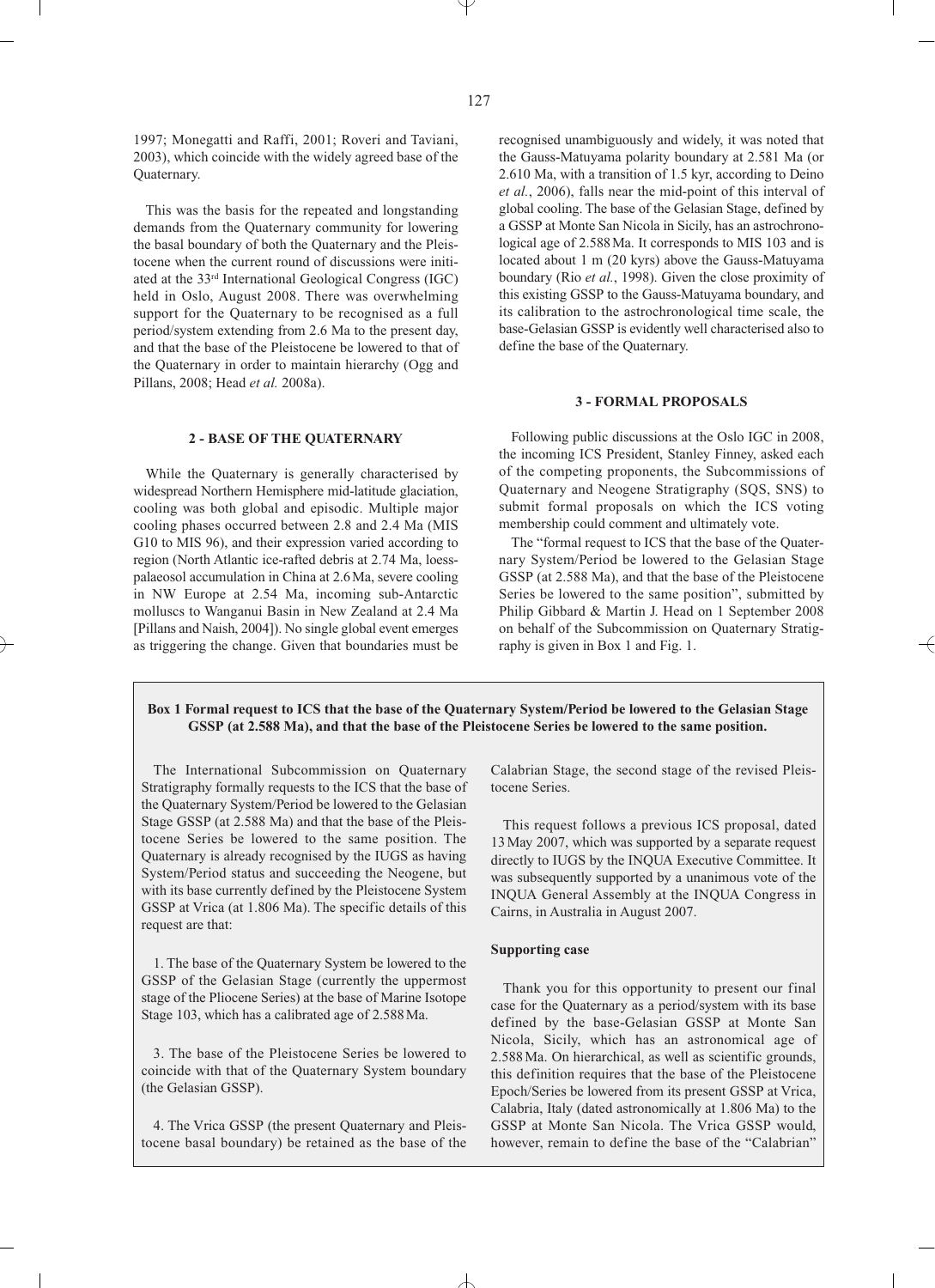Age/Stage. This proposal moreover reflects widespread current and historical usage of the term Quaternary, and is supported by INQUA, the SQS, and the outgoing ICS for 2004-08. This position has been summarised recently by Head *et al.* (2008) and Ogg & Pillans (2008). We welcome this opportunity also to address opposing views by Lourens (2008) and Hilgen *et al.* (2008) including their desire to extend the Neogene to the present day.

1. The Quaternary was first proposed as a concept by Arduino in 1759 and was used formally by Desnoyers in 1829, predating both the terms Pleistocene (Lyell 1839) and Neogene (Hörnes 1853).

2. The traditional and current view (and that of the IUGS) is that the Neogene represents the Miocene and Pliocene, and that the Quaternary represents the Pleistocene and Holocene, as any wide perusal of the current literature shows.

3. Claims that the Neogene should be extended to the present day are based on flawed historical interpretation. Hörnes was vague about where his Neogene should end but it is clear that he did not intend it to extend to the present day or indeed include parts of the Pleistocene (Walsh, 2008).

4. Assertions that the Holocene should be treated as a subdivision of the Pleistocene, rendering the Quaternary superfluous, deny the unique qualities of the Holocene and its pervasive use in the literature. Furthermore, the argument is now moot – the Holocene having been ratified as an epoch /series within the Quaternary Period/System by the IUGS earlier this year (Walker *et al.* 2008; 2009).

5. Ratified in 1983, the base-Pleistocene is defined by the Vrica GSSP at a position now dated astrochronologically at 1.806 Ma. This position was incorrectly thought to represent the first climatic deterioration in the Italian Plio-Pleistocene. For example, the ostracod *Cytheropteron testudo*, a "northern guest" singled out as having special significance for recognising the Vrica GSSP, has since been recorded at 2.4 Ma within the Monte San Nicola section in Italy (Aiello *et al.*, 1996). Consequently, the Vrica GSSP has poor potential for correlation and, in retrospect, provides an arbitrary rather than descriptive means to subdivide geological time. This boundary is inappropriate and unworkable for defining the base of an epoch, let alone a period.

6. The first significant cluster of cooling events within the Italian Plio-Pleistocene and elsewhere extends from 2.7 to 2.4 Ma. Earlier cooling events, such as the Mammoth cooling event (3.3 Ma), are best viewed as precusor occurrences. Fundamental changes to the Earth's climate system and associated biotic response make this episode the logical start of the Quaternary. The

Monte San Nicola GSSP dated at 2.588 Ma occurs conveniently at the approximate mid-point of this cooling interval, and within 1 m of the Gauss-Matuyama Chron boundary. The fact that this GSSP occurs in a warm event (MIS 103) has little overall consequence for the widely agreed concept of the Quaternary, namely the onset of major glaciation in the Plio-Pleistocene. The wide support for this boundary recognises that the Quaternary must be defined by scientifically meaningful as well as practical criteria.

7. Although it coincides with a period of significant global cooling, the Gelasian GSSP, which serves to define the base-Quaternary and base-Pleistocene boundary, was selected and approved as a globally correlative chronostratigraphical horizon by marine geochronologists of the Neogene Subcommission (Rio *et al.*, 1998). Thus, the Quaternary and Pleistocene, if redefined at this boundary, will not be climatostratigraphical units as some have suggested but biochronologically defined divisions.

8. INQUA and common usage both assert the need for the Quaternary to remain at its present IUGS-sanctioned rank of period/system; a status confirmed twice by formal ICS votes in 2005 and 2007. For reasons of hierarchy and common sense, the base of the Pleistocene should therefore be lowered to that of the Quaternary. Although the Vrica GGSP was re-ratified in 1999 (by minority vote), there has been unremitting dissatisfaction with this boundary from a substantial community since its inception in 1983 and indeed before. As has been demonstrated by the voting of the INQUA members, most recently and unanimously at the 2007 INQUA Congress in Cairns, an overwhelming majority of Quaternary / Pleistocene workers want the units changed. Moreover, because INQUA now has adopted the definitions proposed here, which currently differs from that accepted by ICS and IUGS, the present situation generates great confusion.

The vague term "Plio-Pleistocene" has become the legacy of the existing Vrica boundary, which has little meaning beyond the local Mediterranean area. Lowering the base-Pleistocene to the Monte San Nicola GSSP will align it with the base-Gelasian and base-Quaternary. This also brings the lowered Pleistocene into better accord with the 1948 IGC decision that the Pleistocene should include the Villafranchian regional mammal stage, the base of which is now known to extend beyond 1.806 Ma.

9. A base-Quaternary boundary at 2.6 Ma will strengthen recognition within terrestrial as well as marine sections owing to major global changes in the terrestrial biota, including humans, and in sedimentation particularly with respect to loess deposition across northern Eurasia. Such major global.changes are lacking around 1.8 Ma.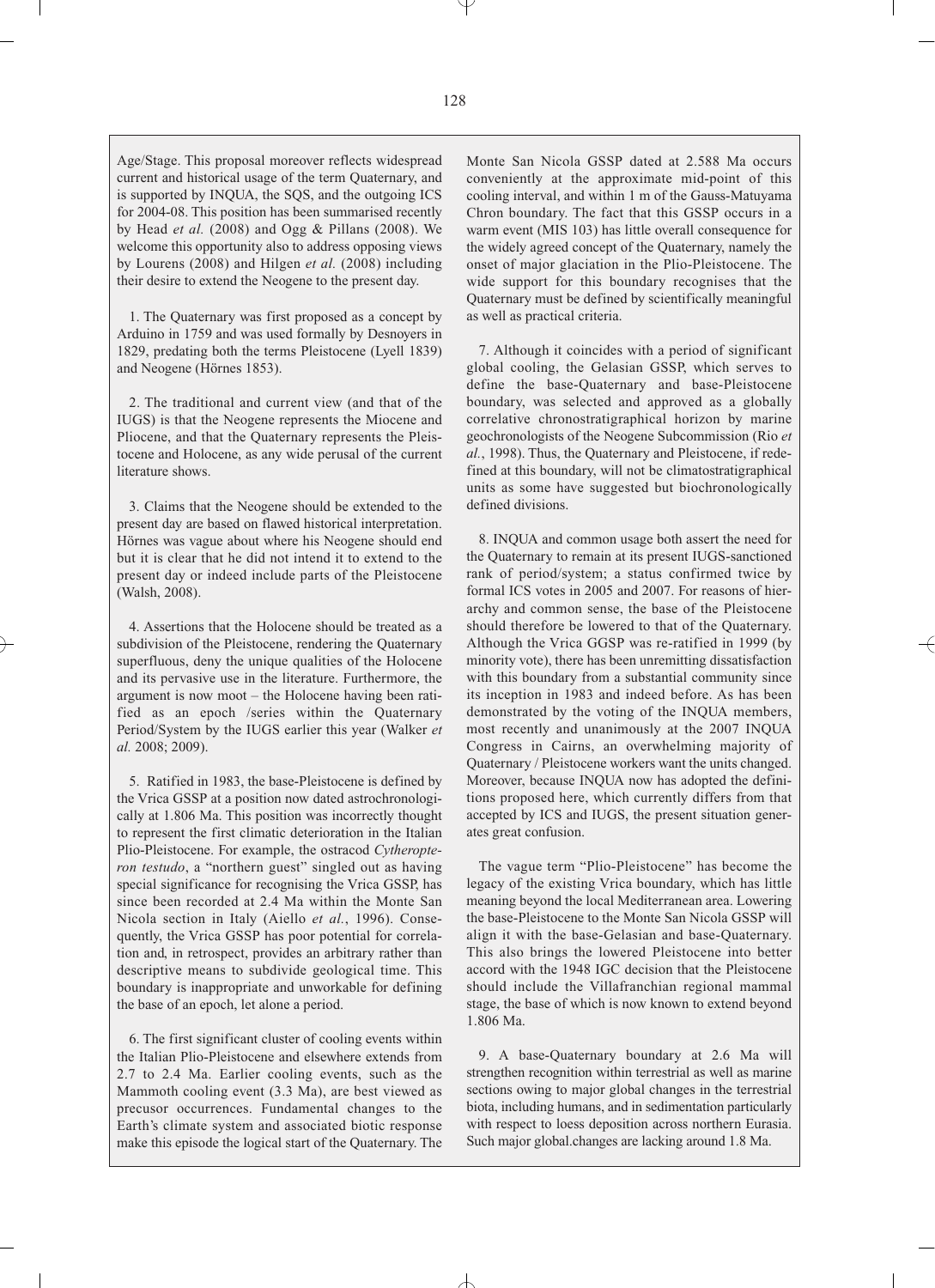10. Although the SQS and Subcommission on Neogene Stratigraphy (SNS) are equal members under the ICS, and IUGS and INQUA equal members under the International Council for Science (ICSU), the user base for the geological time scale should also be carefully considered. The current INQUA-SQS position has the overwhelming support of users – the large global population of Quaternary scientists that have resulted in INQUA being the only geological period to have its own union under the ICSU.

11. The suggestion by Lourens (2008) to lower the base-Quaternary and base-Gelasian to 2.72 Ma (rather than our 2.6 Ma) would weaken its potential for correlation owing to a significantly increased distance from the Gauss-Matuyama Chron boundary. Furthermore, relegating the Quaternary Period to be a subperiod of an extended Neogene Period runs counter to an enormous literature and the weight of current opinion, and would be unnecessarily disruptive. Moreover, termination of the Neogene at 2.6 Ma is logical given the fundamental changes to Earth's climate system at around this time.

A competing proposal was submitted on behalf of the Neogene Subcommission by Frits Hilgen in November, 2008 which effectively split the Pliocene Series into two

12. Sanctioning two independent geological time scales, one for the Quaternary and another showing an extended Neogene, as suggested by Hilgen *et al.* (2008, p. 30), would be confusing, divisive and only defer a decision that should be made now. It would be the worst of all possible compromises. INQUA, SQS and the 2000- 2004 ICS have accepted an existing GSSP (the Monte San Nicola GSSP) to define the base-Quaternary as a compromise in the interests of expediency and stability.

13. The proposed changes will affect both the Quaternary and Neogene communities. However, since Quaternary workers have long favoured the 2.6 Ma boundary, and many indeed have applied this boundary for decades already, the impact for them will be slight. For Neogene workers the effect will be greater because of the reattribution the Gelasian Stage to the Quaternary, but this stage was ratified only 10 years ago by the Neogene community in acknowledgement of important changes occurring at *ca*. 2.6 Ma. Hence, we consider any confusion regarding the reallocation of the Gelasian to be short lived.

Source: Gibbard & Head (2009).

parts: a Lower Pliocene Series that was excluded from the Quaternary, and an Upper Pliocene Series included within a Quaternary Subperiod (Box 2: Fig. 2A).

## **Box 2. Paleogene and Neogene Periods of the Cenozoic Era.A formal proposal and inclusive solution for the status of the Quaternary**

We propose that the Cenozoic Era comprises the Paleogene and Neogene Periods and that the Quaternary be a Sub-Period spanning the past 2.6 Myr. Our objective is an inclusive compromise respecting *both* the predominantly marine tradition of the Neogene, well-established as spanning the Miocene-Recent [*sic*], and the predominantly continental tradition of the Quaternary, recently the subject of another expansion back in time, this time to 2.6 Ma (base of Gelasian Age).

There are several solutions, as tabulated here, but there are broadly three alternatives. (I) The Quaternary is equivalent to the Late Neogene. (II) In a flexible chronostratigraphic hierarchy, the Quaternary (and Tertiary, if retention of this obsolete entity is desired) is (are) elevated to Sub-Era whilst the Paleogene and Neogene are Periods of the Cenozoic, not of the Tertiary. (III) The Neogene comprises only the later Tertiary (Miocene and earlier Pliocene).

Our objectives, of respecting the two traditions, of inclusive compromise, and of conserving both Neogene and Quaternary, are met in both options (I) and (II).

Option (III), favoured in the Quaternary community, meets none of our objectives and renders the Neogene irrelevant.

Although we reject that option of a decapitated Neogene, we appreciate those arguments by the Quaternarists based on Quaternary being very special – emergence of *Homo* (Pleistocene) (Prat 2007), explosion in technology and society (Holocene), even human impact (Anthropocene); and the correspondingly exponential increase in publications and citations as we approach the present. These very arguments can ensure that chronostratigraphic precedent and stability are not threatened by arrangements in the youngest 0.07 % of the stratigraphic record, such as the flexible hierarchy in option (II).

However, we recommend option (I) in this proposal. The Pliocene/Pleistocene boundary remains at 1.80 Ma as currently defined but the Pliocene Epoch is split into an Early Pliocene and a Late Pliocene Epoch reminiscent of Lyell (1833). This action maintains hierarchy in the global chronostratigraphic scale. Source: Hilgen *et al.* (2009).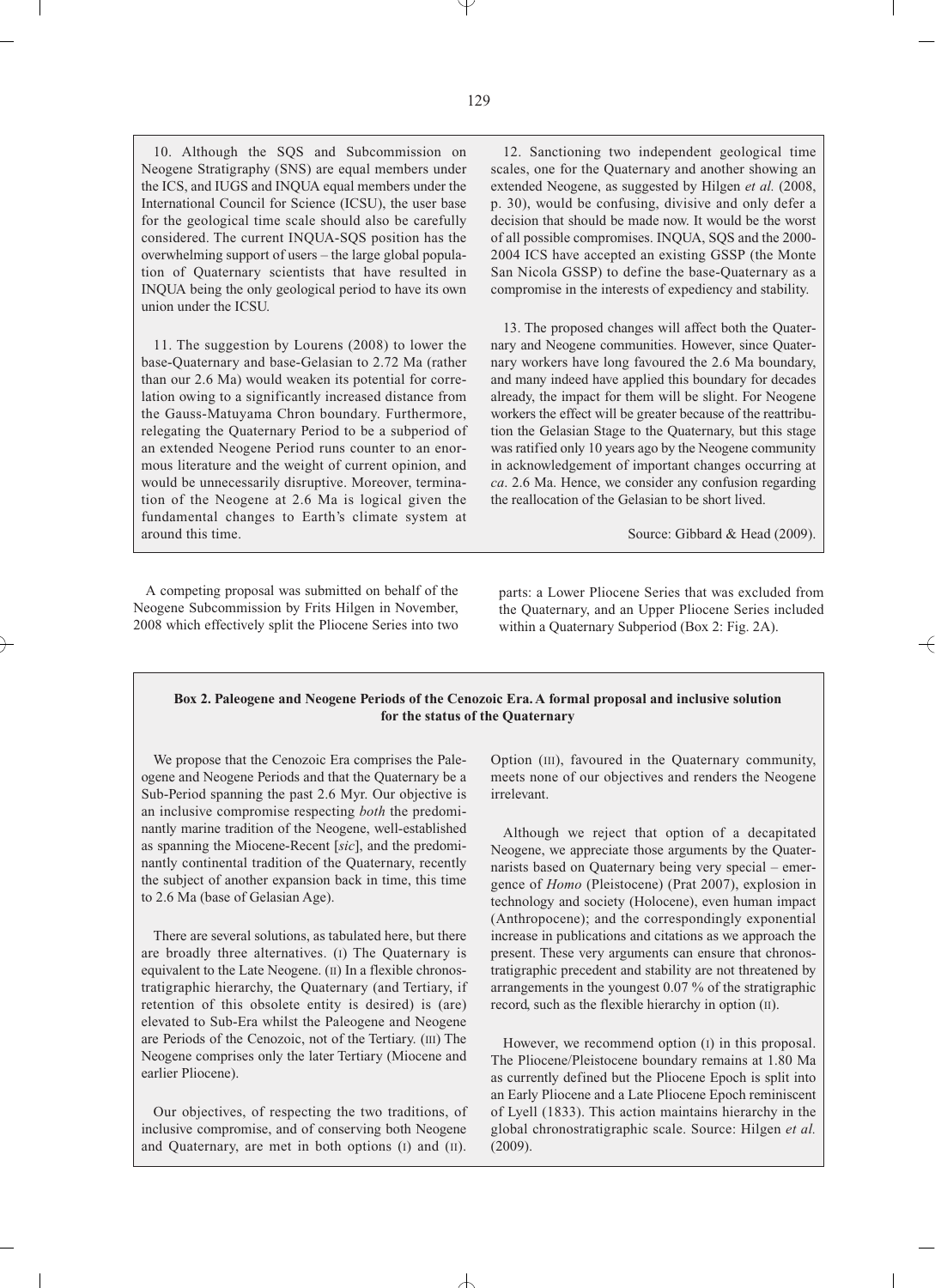

# **Schemes advanced by the Subcommission on Neogene Stratigraphy**

**Figure 2:The alternative late Cenozoic time-scale counter-proposals advocated by the ICS' Subcommission on Neogene Stratigraphy (Hilgen** *et al.***, 2009, adapted from Aubry** *et al.***, in press). The proposed scheme (A) was defeated in the first round of the 2009 ballots, and the alternative scheme (B) was not presented for voting. See Box 2 and Fig. 1 for explanation of details.**

*Figure 2: Propositions alternatives d'échelles stratigraphiques de la fin du Cénozoïque défendues par la sous commission de Stratigraphie du Néogène de l'ICS (Hilgen* et al.*, 2009, adapté de Aubry* et al.*, sous presse). Le schéma proposé (A) a été battu au premier tour de vote en 2009, le schéma alternatif (B) n'a pas été présenté au vote. Voir l'encart 2 et la Figure 1 pour les explications de détail.*

Curiously the "Neogene" proposal reinvoked a request already rejected by the IUGS in May 2007 since it suggested that the Quaternary be classified as a subdivision of the Neogene Period. An alternative proposal advanced by the Neogene community (Aubry *et al.*, in press; Fig. 2B) assigned the Quaternary as Sub-erathem/Sub-era, although this proposal was ultimately not included in the vote. Both proposals (Fig. 2A and B) show the Neogene Period extending to the present day. Yet more surprisingly, the SNS on the 20<sup>th</sup> March 2009, just days before ICS voting was due to commence, asked to withdraw its proposal(s) in favour of one that excluded the Quaternary completely, essentially returning to the proposal of Gradstein *et al.*

(2004; Fig. 1A). In view of the short notice given, this request was not granted. However, it is probable that any of the SNS Neogene proposals, had they been accepted by the ICS membership, would have been rejected by IUGS, further delaying final settlement of the controversy.

Following submission of these proposals, they, together with supporting documentation (a total of 27 documents), were circulated to the ICS voting membership (comprising 18 individuals, the chairs of the subcommissions and the ICS officers). The full documentation can be viewed on the ICS (www.stratigraphy.org) and SQS (www.quaternary. stratigraphy.org.uk) websites.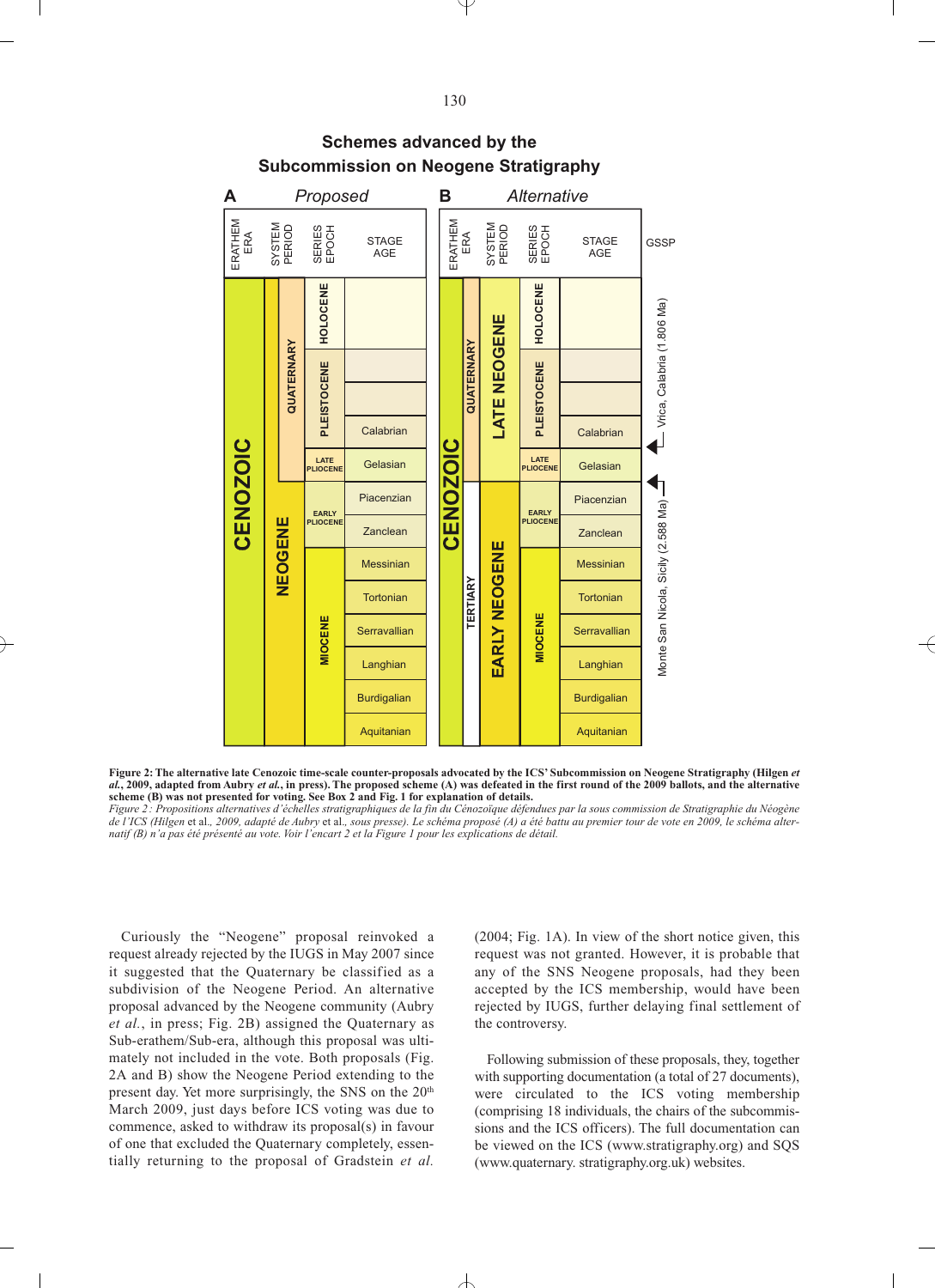### **4 - RECOMMENDATION**

In the "Quaternary" proposal, the Quaternary Period/System, Pleistocene Epoch/Series, and Gelasian Age/Stage share the same GSSP at the base-Gelasian, which is dated at 2.588 Ma. The Holocene had already been regarded officially as an epoch distinct from the Pleistocene, in recognition of the fundamental impact made by modern humans on an otherwise unremarkable interglacial (Walker *et al.*, 2008, 2009). Consequently the terms Pleistocene and Quaternary are both essential. However, on hierarchical considerations, the ICS supported SQS's and INQUA's recommendation to lower the Plio-Pleistocene boundary while accepting that the Vrica GSSP continues to define the base of the Calabrian Stage (Cita *et al.*, 2008). The SOS accepted the Gelasian Stage as a useful and already familiar term, and by extension generally supports use of the provisional large-scale ("super-") stages Calabrian, Ionian, and Tarantian (Cita *et al.*, 2006, 2008; Cita, 2008). The proposed scheme (Fig. 1C) met INQUA requirements, obeyed the principles of a hierarchical time scale, and respected historical precedents and established usage for the term Quaternary.

#### **5 - VOTING**

The first-round ballot was sent out on 23 March 2009 with 30 days allowed for voting. The first ballot listed the "status quo" (i.e. the Quaternary /Pleistocene defined at 1.8 Ma), "Quaternary", and "Neogene" proposals to which each voting member was required to vote yes, no, or abstain on each proposal. Those proposals receiving a majority of affirmative votes on the ballots submitted, if more than one, were to be listed on a second-round ballot.

In the second round of voting, each member was directed to vote in favour of only one of the proposals or to abstain. The proposal receiving the majority of votes would then be subject to a third-round ballot on which there would be only one proposal, if necessary. For the proposal that then received at least a 60 % majority of "yes" votes, a formal decision will have been made, and it would be forwarded to the IUGS for formal ratification.

If only one proposal received a majority of "yes" votes on the first round, then it would stand alone on a secondround ballot for approval by a 60 % majority (S. Finney, written communication 23 March, 2009).

The results of the first ballot were announced on 22 April and are given in Table 1. Only the Quaternary proposal received a majority of affirmative votes, causing the ballot for the second round of voting to include only the Quaternary proposal. It needed to receive at least a 60 % majority of "yes" votes among the ballots submitted for it to be approved by ICS and

| Name - position                    | <b>Status Quo</b> | Quaternary     | <b>Neogene</b> |
|------------------------------------|-------------------|----------------|----------------|
| Finney - ICS Chair                 | Abstain           | Yes            | No             |
| Peng - ICS Vice Chair and Cambrian | No                | Yes            | No             |
| Bown-ICS Sec.-Gen.                 | Yes               | N <sub>o</sub> | N <sub>o</sub> |
| Gibbard - Quaternary               | No.               | Yes            | N <sub>0</sub> |
| Hilgen - Neogene                   | No                | N <sub>o</sub> | Yes            |
| Molina - Paleogene                 | Abstain           | N <sub>o</sub> | Yes            |
| Primoli Silva - Cretaceous         | Abstain           | Yes            | N <sub>0</sub> |
| Palfy - Jurassic                   | No.               | Yes            | N <sub>o</sub> |
| Balini - Triassic                  | N <sub>0</sub>    | <b>Yes</b>     | N <sub>0</sub> |
| Henderson - Permian                | Yes               | Yes            | N <sub>0</sub> |
| Richards - Carboniferous           | N <sub>0</sub>    | Yes            | N <sub>0</sub> |
| Becker - Devonian                  | No                | Yes            | No             |
| Melchin - Silurian                 | N <sub>0</sub>    | Yes            | No             |
| Harper - Ordovician                | N <sub>0</sub>    | Yes            | No             |
| Gehling - Neoproterozoic           | No                | N <sub>0</sub> | Yes            |
| Van Kranendonk - Precambrian       | N <sub>0</sub>    | No             | Abstain        |
| Pratt – Strat Classif              | No                | Yes            | N <sub>0</sub> |
| Ogg - Strat Inf. Serv.             | No                | Yes            | No             |
| <b>Total Yes</b>                   | $\overline{2}$    | 13             | $\mathbf{3}$   |
| N <sub>0</sub>                     | 13                | 5              | 14             |
| <b>Abstain</b>                     | 3                 | $\bf{0}$       |                |

**Table 1. Results of the first round of voting by ICS members.All ballots received and votes compiled on 22 April, 2009 by S. Finney.The Quaternary proposal received a 72 % majority of "yes" votes. The "Status Quo" and "Neogene" proposals failed to receive a majority of "yes" votes. Therefore, the second round of voting included only the "Quaternary" proposal.Abbreviations: Sec. Gen = Secretary General; Strat. Classif. = Stratigraphic Classification; Strat. Inf. Serv. = Stratigraphic Information Service.**

*Tableau 1 : Résultats du vote des membres de l'ICS du premier scrutin. Tous les bulletins ont été reçus et dépouillés par S. Finney le 22 Avril 2009. La proposition des quaternaristes a été approuvée à la majorité avec 72 % de votes favorables. Les propositions du « Statu Quo » et du Néogène n'ont pas été créditées d'un vote majoritaire favorable. En conséquence le deuxième tour de scrutin a porté seulement sur la proposition des quaternaristes. Abréviations: Sec. Gen = Secrétariat Général; Strat. Classif. = Classification Stratigraphique ; Strat. Inf. Serv. = Service d'Information Stratigraphique.*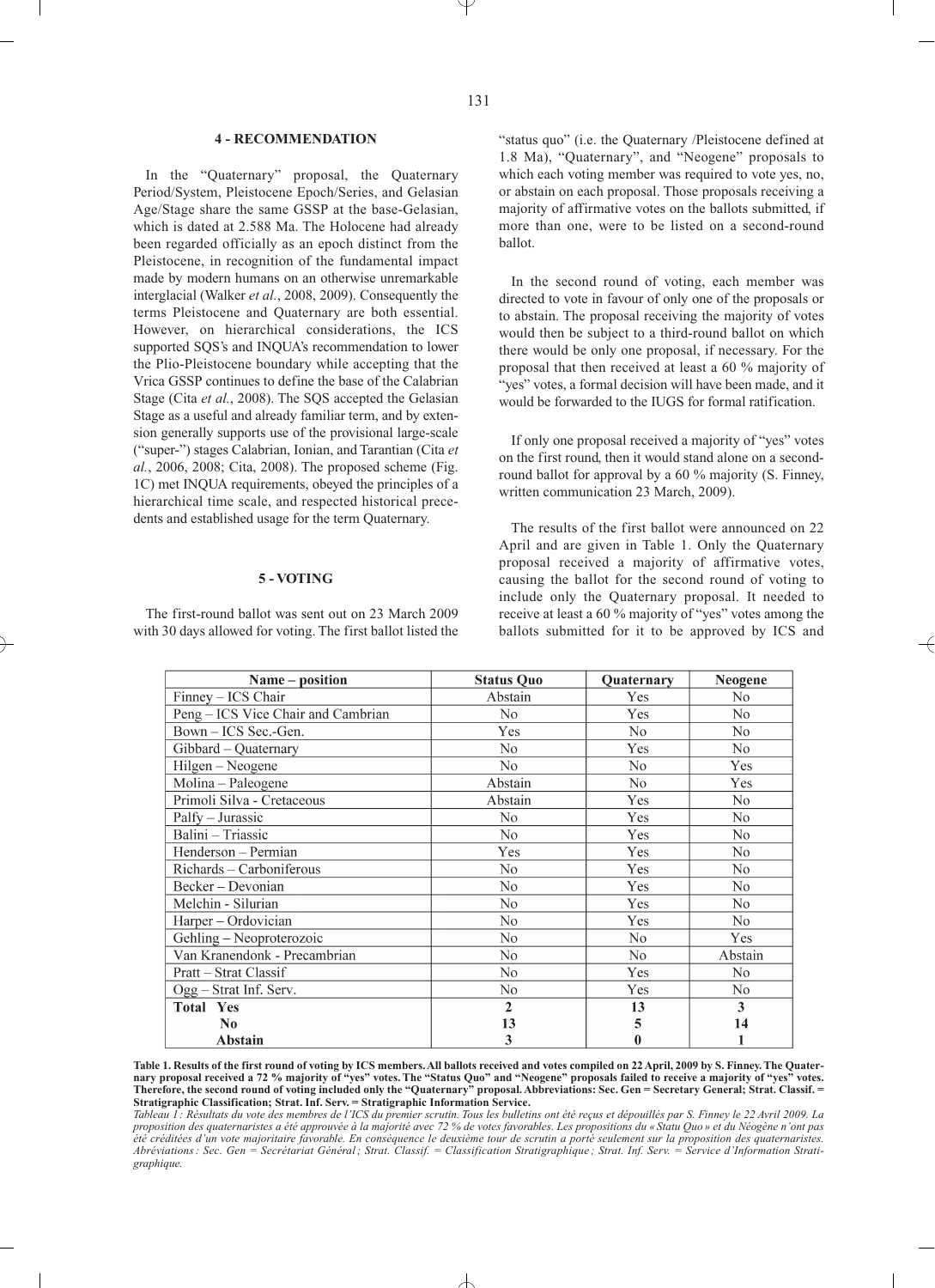| Name - position        | Yes                                 | <b>No</b>      | Abstain |
|------------------------|-------------------------------------|----------------|---------|
| Finney - ICS Chair     | X                                   |                |         |
| Peng - ICS Vice Chair  | X                                   |                |         |
| and Cambrian           |                                     |                |         |
| Bown - ICS Sec.-Gen.   | $\overline{\mathsf{x}}$             |                |         |
| Gibbard - Quaternary   | X                                   |                |         |
| Hilgen - Neogene       |                                     | X              |         |
| Molina - Paleogene     | Χ                                   |                |         |
| Primoli Silva -        | $\overline{\mathsf{x}}$             |                |         |
| Cretaceous             |                                     |                |         |
| Palfy - Jurassic       | X                                   |                |         |
| Balini - Triassic      | $\overline{\mathsf{x}}$             |                |         |
| Henderson - Permian    | $\frac{\overline{x}}{\overline{x}}$ |                |         |
| Richards-              |                                     |                |         |
| Carboniferous          |                                     |                |         |
| Becker - Devonian      | X                                   |                |         |
| Melchin - Silurian     | $\overline{\mathsf{x}}$             |                |         |
| Harper - Ordovician    | $\overline{\mathsf{x}}$             |                |         |
| Gehling-               | $\overline{\mathsf{x}}$             |                |         |
| Neoproterozoic         |                                     |                |         |
| Van Kranendonk -       |                                     | X              |         |
| Precambrian            |                                     |                |         |
| Pratt - Strat Classif  | Χ                                   |                |         |
| Ogg - Strat Inf. Serv. | $\overline{\mathsf{x}}$             |                |         |
| Total                  | 16                                  | $\overline{2}$ | 0       |

**Table 2. Results of the second round of voting by ICS members. All ballots received and votes compiled on 22 May, 2009 by S. Finney. The "Quaternary" proposal was approved by an 89 % majority "yes" vote.**

*Tableau 2 : Résultats du second tour de scrutin des membres de l'ICS. Tous les bulletins ont été reçus et dépouillés par S. Finney le 22 avril 2009. La proposition des quaternaristes a été approuvée à la majorité avec 89 % de votes favorables.*

forwarded to the IUGS Executive Committee for ratification. A deadline of 22 May 2009 was set for the return of second-round ballots (S. Finney, written communication, 22 April, 2009).

The results of the second ballot were announced on 20 May and are given in Table 2. S. Finney (written communication, 21 May, 2009) commented "The Quaternary proposal was approved by an 89 % majority yes vote. The Quaternary proposal will now be forwarded to the IUGS Executive Committee for ratification." Ratification is the final stage in the process. Once the proposal has been ratified by the IUGS Executive Committee, the definition is finally officially accepted. There can be no modification of this decision and there is a moratorium on changes or challenges to the definition of 10 years (i.e. January 2019).

#### **ACKNOWLEDGEMENTS**

We are pleased to acknowledge helpful and lengthy discussions with our SQS colleagues, and in particular Mauro Coltorti, Svend Funder, Thijs van Kolfschoten, Thomas Litt, Brad Pillans, Jim Ogg, Jan Piotrowski, Denis-Didier Rousseau, Leszek Marks and Nicholas Shackleton. Maria Bianca Cita, John Clague, Stan Finney, Nicol Morton, Alan Smith and Jan Zalasiewicz and members of the Geological Society Stratigraphy Commission are also thanked for their balanced advice and encouragement. Finally PLG thanks Nicole Limondin-Lozouet and Jean-Jacques Bahain for inviting him to write this report and for translating the text so efficiently.

### **REFERENCES**

- **AGUIRRE E. & PASINI G., 1985** The Pliocene-Pleistocene boundary. *Episodes*, **8**, 116-120.
- **AIELLO G., BARRA D., & BONADUCE G., 1996** The genus *Cytheropteron* Sars, 1866 (Crustacea: Ostracoda) in the Pliocene-Early Pleistocene of the Mount San Nicola section (Gela, Sicily). *Micropaleontology*, **42**, 167-178.
- **ARDUINO G., 1760** Sopra varie sue Osservazioni fatte in diverse parti del Territorio di Vicenza, ed altrove, appartenenti alla Teoria Terrestre, ed alla Mineralogia. Letter to Prof. Antonio Vallisnieri, dated 30th March, 1759. *Nuova Raccolta di Opuscoli Scientifici e Filologici (Venice)*, **v. 6** (1760).
- **AUBRY M.-P., BERGGREN W.A., VAN COUVERING J., MCGOWRAN B., PILLANS B., & HILGEN F., 2005** - Quaternary: status, rank, definition, survival. *Episodes*, **28**, 118-120.
- **AUBRY M.-P., BERGGREN W.A., VAN COUVERING J., MCGOWRAN B., HILGEN F., STEININGER F., & LOURENS L., in press** - The Neogene and Quaternary: chronostratigraphic compromise or Non-overlapping Magisteria? *Stratigraphy*, **6 (1)**.
- **BERGGREN W.A., 1998** The Cenozoic Era: Lyellian (chrono)stratigraphy and nomenclatural reform at the millennium. *In* D.J. Blundell and A.C. Scott (eds), *Lyell: the past is the key to the present*. Geological Society Special Publication, London, **143**, 111-132.
- **BOWEN D.Q., & GIBBARD P.L., 2007** The Quaternary is here to stay. *Journal of Quaternary Science*, **22**, 3-8.
- **CITA M.B., 2008** Summary of Italian marine stages. *Episodes*, **31**, 251-254.
- **CITA M.B., CAPRARO L., CIARANFI N., DI STEFANO E., MARINO M., RIO D., SPROVIERI R. & VAI G.B., 2006 -** Calabrian and Ionian: A proposal for the definition of Mediterranean stages for the Lower and Middle Pleistocene. *Episodes*, **29**, 107-114.
- **CITA M.B., CAPRARO L., CIARANFI N., DI STEFANO E., LIRER F., MAIORANO P., MARINO M., RAFFI I., RIO D., SPROVIERI R., STEFANELLI S. & VAI G.B., 2008 -** The Calabrian Stage redefined. *Episodes*, **31**, 418-429.
- **COWIE J.W. & BASSETT M.G. (compilers), 1989** 1989 global stratigraphic chart with geochronometric and magnetostratigraphic calibration. *Episodes*, **12 (2)**, supplement, 1 sheet.
- **DEINO A.L., KINGSTON J.D., GLEN J.M., EDGAR R.K. & HILL A., 2006 -** Precessional forcing of lacustrine sedimentation in the late Cenozoic Chemeron Basin, Central Kenya Rift, and calibration of the Gauss/Matuyama boundary. *Earth and Planetary Science Letters*, **247**, 41-60.